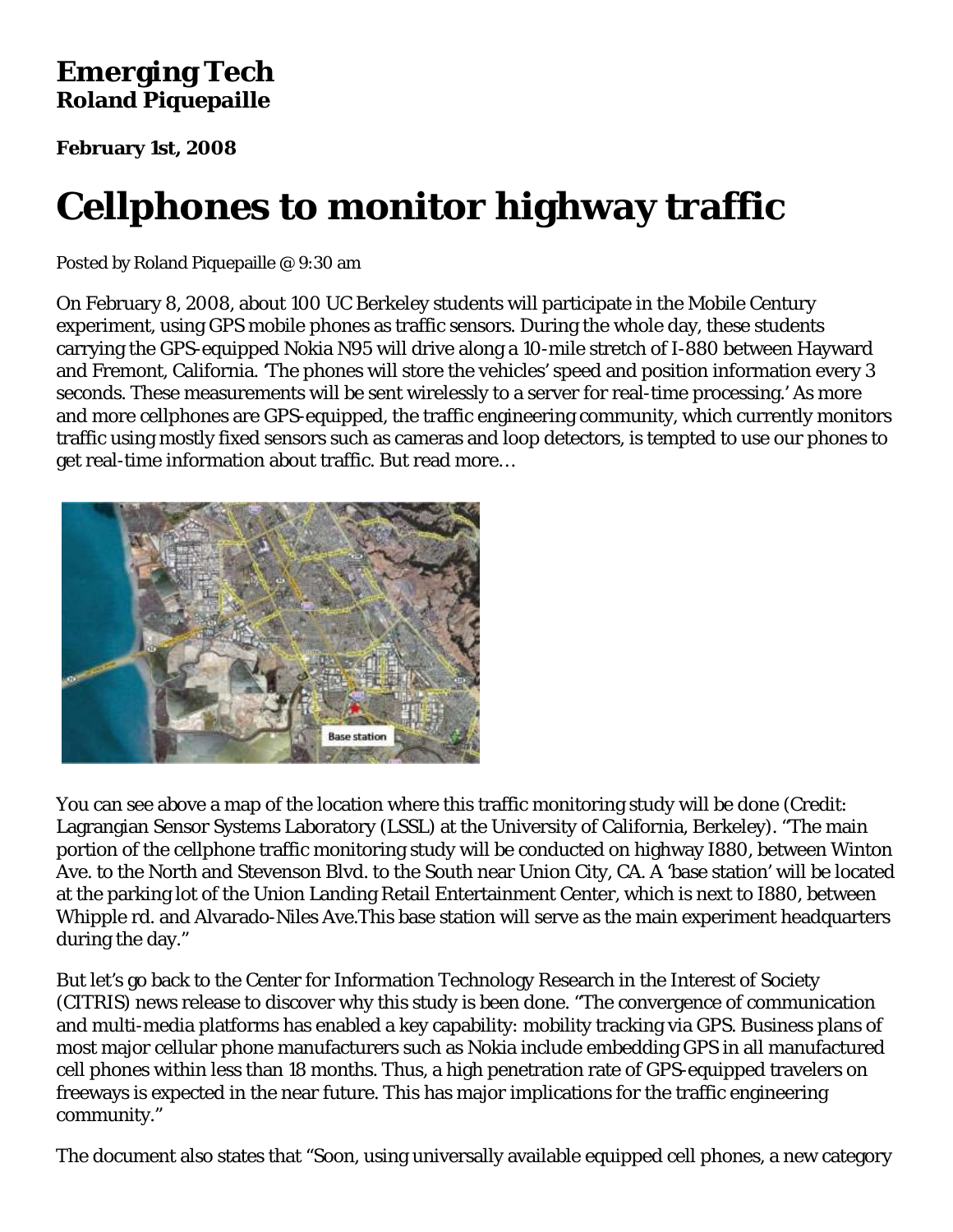of location-based services will become possible: multi-modal travel time estimation for commuters using bikes, busses, cars, or trains; itinerary advisories for navigation; geolocalization and context aware applications for social networks; cell phone based monitoring applications for epidemiology in developing countries."

This field experiment is also described by the California Center for Innovative Transportation (CCIT) in a document also named Using GPS Mobile Phones as Traffic Sensors which provides other details about how the gathered data will be used. "Cameras located on bridges at both ends of the loop [beteween Hayward and Fremont] will record the actual travel times of all vehicles, including those not participating in the experiment. This will provide a 'ground truth' reference that can later be compared with the speed and position estimates produced from the GPS data."

This experiment, partially sponsored by Nokia, has been initiated by Alexandre Bayen, an assistant professor of civil and environmental engineering at UC Berkeley. Here are two links to his research page and to the LSSL page describing the experiment, Data assimilation for highway traffic flow using probe vehicles. "GPS equipped cellular phone technology has recently enabled new applications in the area of highway traffic monitoring. We are applying data assimilation algorithms to traffic flow models (hyperbolic first order conservation laws) to integrate measurements from cellular phones into the estimation of the velocity field on the highway. Applications include travel time prediction, estimation of traffic density and congestion and ramp metering. Our preliminary testing sites are I-80 in Berkeley. We are currently using Nokia N95 cellular phones and Nokia Next Generation Location Based Services Platform to acquire the data."

You can participate to this study only if you're a UC Berkeley student and at least 21 years old. In exchange of your time spent behind the wheels, you'll receive \$250 and a hands-free Bluetooth headset. You also might me the lucky winner of one of four Nokia N95 cellphones.

You'll find more details about this experiment by reading this overview and this more complete description, from where the the above map was picked.

[Disclaimer: Please note that I've not been paid to write about the Nokia N95 cellphone and that I have no financial ties with Nokia.]

#### *Sources: CITRIS, January 31, 2008; and various websites*

You'll find related stories by following the links below.

- Engineering
- Networking
- Transportation
- Wireless

Roland Piquepaille lives in Paris, France, and he spent most of his career in software, mainly for high performance computing and visualization companies. For disclosures on Roland's industry affiliations, click here.

# **People who read this, also read...**

- Collision warning system for connected cars
- Turning cell phones into lifelines
- Cellphones to detect dirty bombs?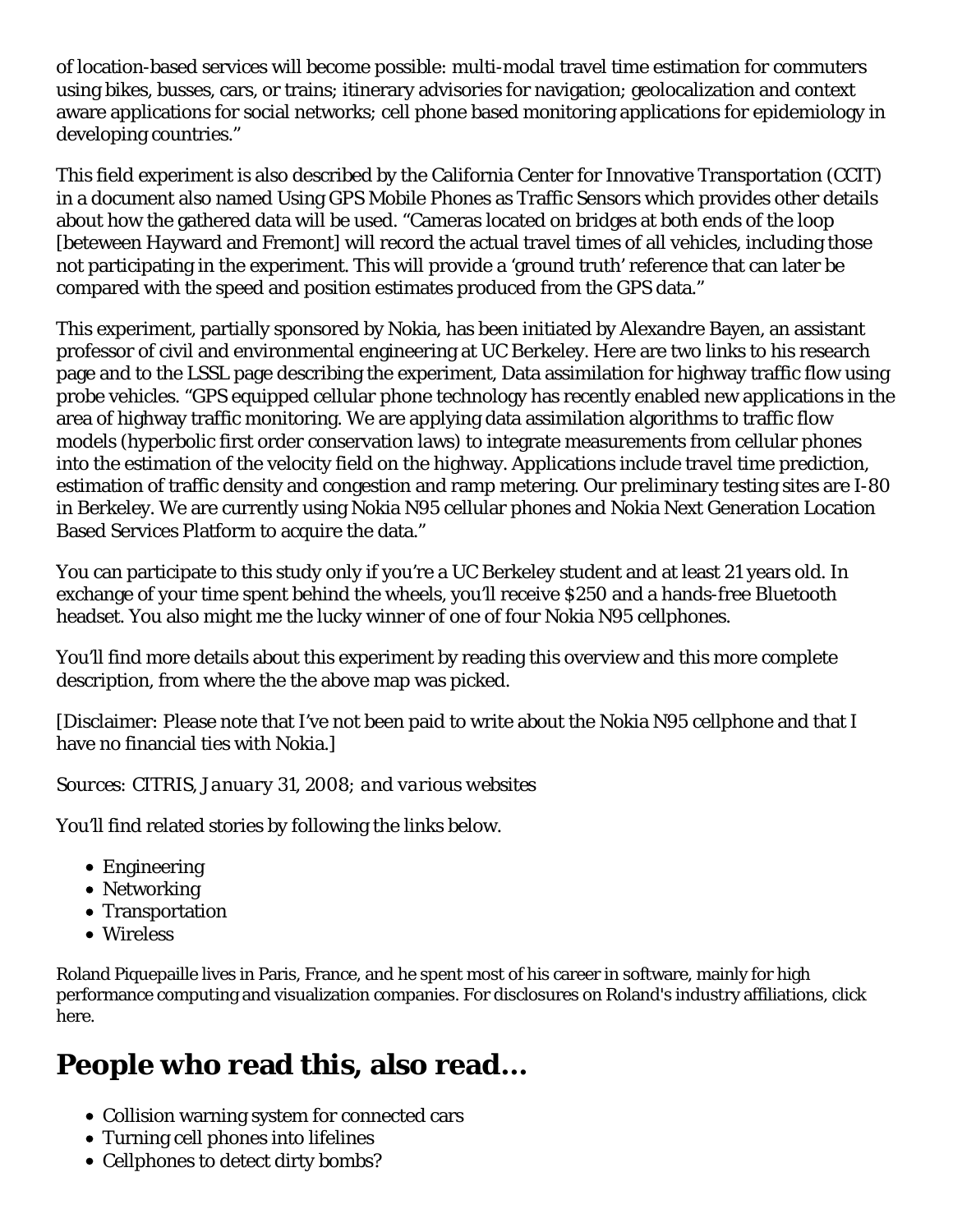- Use your cellphone as a 3-D mouse
- Buses as mobile sensing platforms?

### **People who read this, also read...**

- Collision warning system for connected cars
- Turning cell phones into lifelines
- Cellphones to detect dirty bombs?
- Use your cellphone as a 3-D mouse
- Buses as mobile sensing platforms?

### **9 Trackbacks**

The URI to TrackBack this entry is: *http://blogs.zdnet.com/emergingtech/wp-trackback.php?p=821*

#### **Cellphones to monitor highway traffic**

On February 8, 2008, about 100 UC Berkeley students will participate in the Mobile Century experiment, using GPS mobile phones as traffic sensors. During the whole day, these students carrying the GPS-equipped Nokia N95 will drive along ...

*Trackback by Smart Mobs — February 1, 2008 @ 5:48 pm*

#### **Nokias To Report Traffic In California**

traffic Here'sa fun new project taking place in Berkeley, California. Students at the University of California at Berkeley will be participating in a project called the Mobile Century experiment to use cellphones to report current ...

*Trackback by SMS Text News — February 1, 2008 @ 10:42 pm*

#### **UC Berkeley students to trial mobile phone based California ...**

There's nothing worse than getting getting out-of-sync traffic information. Your navigation system re-routes you to avoid the traffic "slowdown," and it ends up taking longer than if you had just stayed on the highway. ...

*Trackback by GPS Sale - Online sales Digital Navigation Systems GPS — February 2, 2008 @ 4:47 am*

#### **The Raw Feed**

Some 100 UC Berkeley students will participate in an experiment called Mobile Century next week in which they'll use GPS-equipped Nokia N95 mobile phones as TRAFFIC SENSORS. The students will drive all day between the Northern-California towns of ward

*Trackback by Anonymous — February 22, 2008 @ 3:07 am*

#### **Cell Phones to Monitor Traffic In California Trial**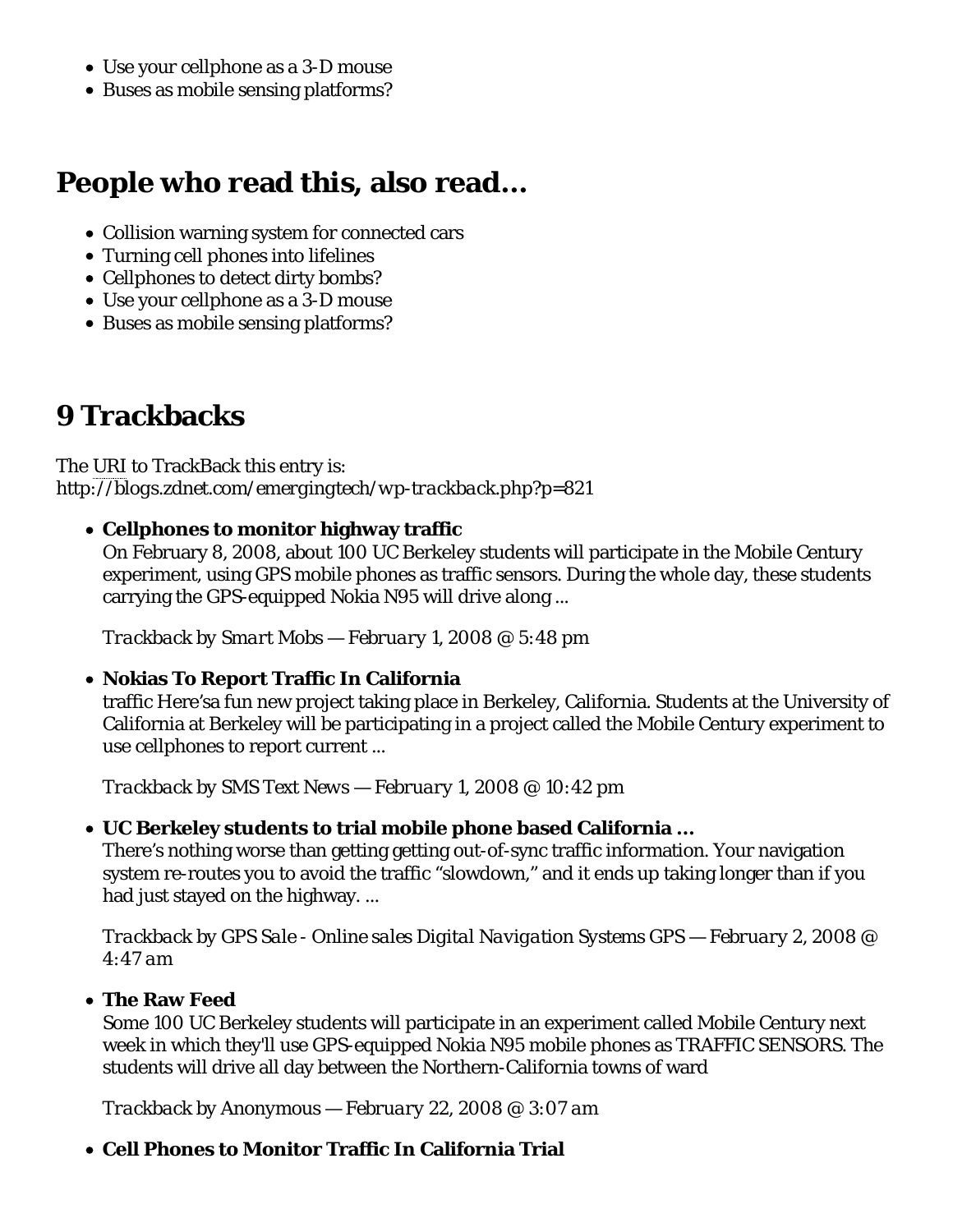Some 100 UC Berkeley students will participate in an experiment called Mobile Century next week in which they'll use GPS-equipped Nokia N95 mobile phones as TRAFFIC SENSORS. The students will drive all day between the Northern-California towns of ward and Fremont, while their locations will be uploaded to a server every 3 seconds. The experiment will test the superiority of cell-phone-based real-time traffic monitoring

*Trackback by Anonymous — February 22, 2008 @ 3:07 am*

#### **The Raw Feed**

Some 100 UC Berkeley students will participate in an experiment called Mobile Century next week in which they'll use GPS-equipped Nokia N95 mobile phones as TRAFFIC SENSORS. The students will drive all day between the Northern-California towns of ward

*Trackback by Anonymous — February 27, 2008 @ 3:08 am*

#### **Pocket.Info - Mobile 2.0**

s nothing like a group of college students to do something that state-government bureaucracy couldn't pull off in a decade. Not that we have a problem with the way those municipal fat-cats are running things… [Via: ZDnet] ---Related Articles at IntoMobile:Nokia Releases Sourcefire-based Security ApplianceNokia 5500 sensor API plug-inUK Students: Mobile Web SUCKS!AT&T adds traffic information to selected BlackBerry usersOptus trial brings Traffic Intelligence to road

*Trackback by Anonymous — February 27, 2008 @ 3:08 am*

**UC Berkeley students to trial mobile phone based California traffic-monitoring - Mobile Century uses Nokia N95 as mobile GPS sensor**

s nothing like a group of college students to do something that state-government bureaucracy couldn't gather not on in a decade. Not that we have a problem with the way those civil fat-cats are running things… [Via: ZDnet

*Trackback by Anonymous — February 27, 2008 @ 3:08 am*

#### **Cell Phones to Monitor Traffic In California Trial**

Some 100 UC Berkeley students will participate in an experiment called "Mobile Century" next week in which they'll use GPS-equipped Nokia N95 mobile phones as TRAFFIC SENSORS. The students will drive all day between the Northern-California towns of ward and Fremont, while their locations will be uploaded to a server every 3 seconds. The experiment will test the superiority of cell-phone-based real-time traffic monitoring

*Trackback by Anonymous — February 27, 2008 @ 3:08 am*

## **Popular white papers, webcasts, and case studies**

- Download Crystal Reports 2008 *SAP*
- Live Webcast: How Managed Services Have Changed Remote Infrastructure Management *ITC Infotech*
- Fixing the "Everyone" Problem *Varonis*
- ABCs of RFID: Understanding and Using Radio Frequency Identification *Intermec Technologies*
- Next-Generation SOA Infrastructure *Oracle*